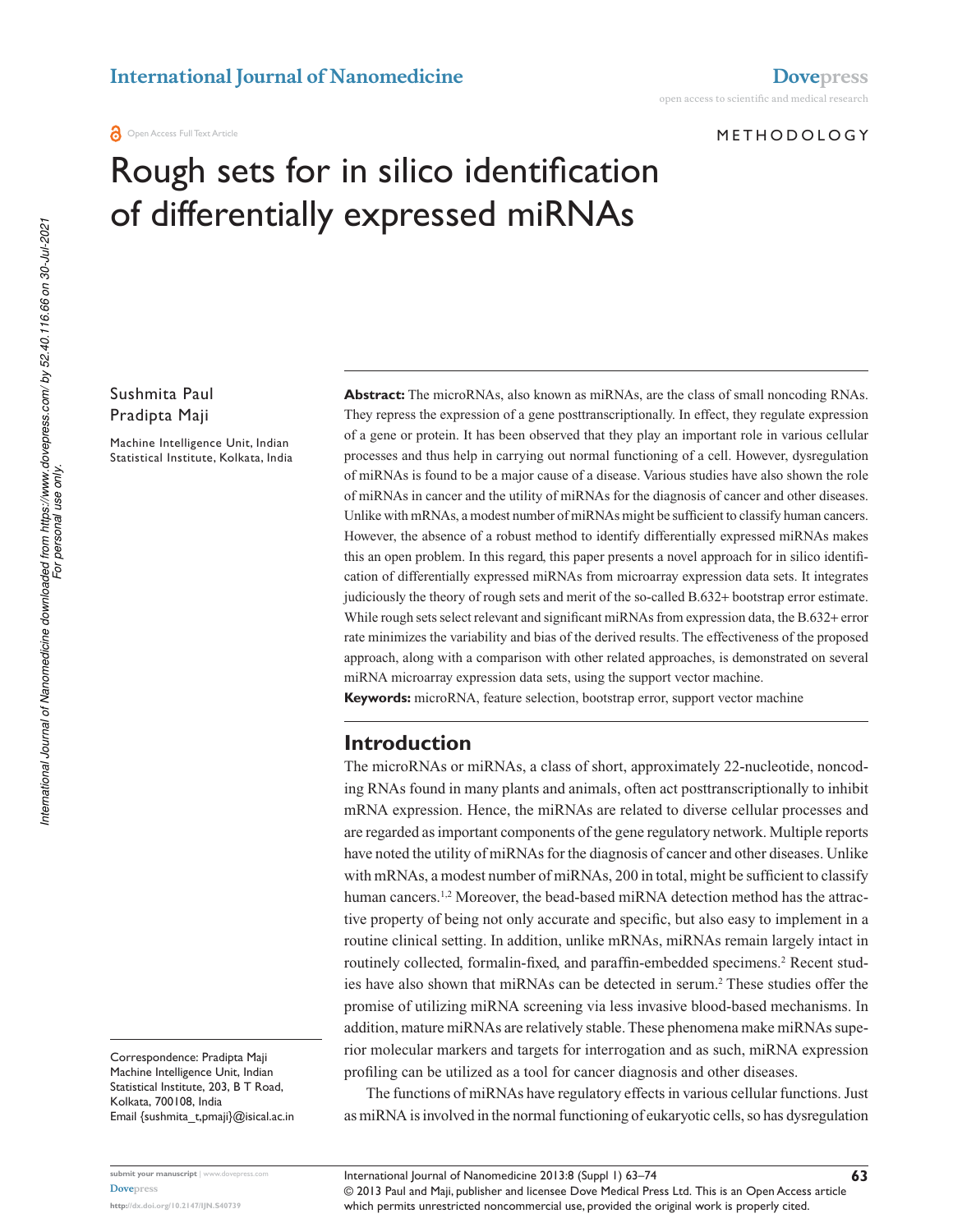of miRNA been associated with disease.<sup>3</sup> This indicates that these miRNAs can prove to be potential biomarkers for developing a diagnostic tool. Hence, in silico identification of differentially expressed miRNAs that target genes involved in diseases is necessary. These differentially expressed miRNAs can be further used in developing effective diagnostic tools. Recently, a few studies were carried out to identify differentially expressed miRNAs. $4-8$  However, the absence of a robust method of identification makes this an open problem. Hence, data sets are needed to be explored for understanding the complex biological activities of miRNAs.

A miRNA expression data set can be represented by an expression table or matrix, where each row corresponds to one particular miRNA, each column to a sample or time point, and each entry of the matrix is the measured expression level of a particular miRNA in a sample or time point, respectively. However, for microarray data, the number of training samples is typically very small, while the number of miRNAs is in the thousands. In general, it is not possible to use all available miRNAs to form the prediction rule of any classifier. Further, use of all the miRNAs might allow the noise associated with miRNAs of little or no discriminatory power. In effect, this would also inhibit and degrade the performance of the prediction rule in its application to unclassified or test samples. In other words, although the apparent error rate, which is the proportion of the training samples misclassified by the prediction rule, will decrease as it is formed from more and more miRNAs, its error rate in classifying samples outside of the training set eventually will increase. That is, the generalization error of the prediction rule will be increased if it is formed from a sufficiently large number of miRNAs. Hence, in practice, consideration has to be given to implement some procedure of feature selection for reducing the number of miRNAs to be used in constructing the prediction rule.<sup>9</sup>

The method called significance analysis of microarrays is used in several works $10-15$  to identify differentially expressed miRNAs. Different statistical tests are also employed to identify differentially expressed miRNAs.<sup>1,4–8,16–19</sup> Xu et al<sup>20</sup> used the particle swarm optimization technique for selecting important miRNAs that contribute to the discrimination of different cancer types. However, the mutual information $21$ or *f*-information<sup>22</sup>-based minimum redundancy-maximum relevance framework can also be used to select a set of nonredundant and relevant miRNAs for sample classification.

One of the main problems in miRNA expression data analysis is uncertainty. Some of the sources of this uncertainty include imprecision in computations and vagueness in class definition. In this context, the rough set theory has gained popularity in modeling and propagating uncertainty. It deals with vagueness and incompleteness and is proposed for indiscernibility in classification, according to some similarity.<sup>23</sup> It has been applied successfully to feature selection of discrete valued data.<sup>24</sup> Given a data set with discretized attribute values, it is possible to find a subset of the original attributes, using rough set theory, that are the most informative; all other attributes can be removed from the data set with minimal information loss. From the dimensionality reduction perspective, informative features are those that are most useful in determining classifications from their values.<sup>23,24</sup> Rough set theory has been successfully applied to microarray data analysis.25–34

In general, the performance of the prediction rule generated by a classifier for a subset of selected miRNAs is evaluated by leave-one-out cross-validation (LOOCV) error. Given that the entire set of available samples is relatively small, in practice, one would like to make full use of all available samples in the miRNA selection and training of the prediction rule. But, if the LOOCV is calculated within the miRNA selection process, it has a selection bias when it is used as an estimate of the prediction error. The LOOCV error of the prediction rule obtained during the selection of the miRNAs provides a too optimistic estimate of the prediction error rate. Hence, an external cross-validation should be undertaken subsequent to the miRNA selection process to correct for this selection bias. Alternatively, the bootstrap procedure can be used.35,36

Although, the LOOCV error with external cross validation is nearly unbiased, it can be highly variable in the sense that there is no guarantee that the same subset of miRNAs will be obtained as during the original training of the rule, on all the training samples. Indeed, with the huge number of miRNAs available, it generally will yield a subset of miRNAs that has at most, only a few miRNAs in common with the subset selected during the original training of the rule. Suitably defined bootstrap procedures can reduce the variability of the LOOCV error in addition to providing a direct assessment of variability for the estimated parameters in the prediction rule. However, the bootstrap approach overestimates the error. To reduce the weakness of both these approaches, Efron and Tibshirani introduced the concept of B.632+ error for correcting the upward bias in bootstrap error with the downwardly biased apparent error,<sup>35</sup> which is very much applicable for the data sets with small number of training samples and large number of features or miRNAs.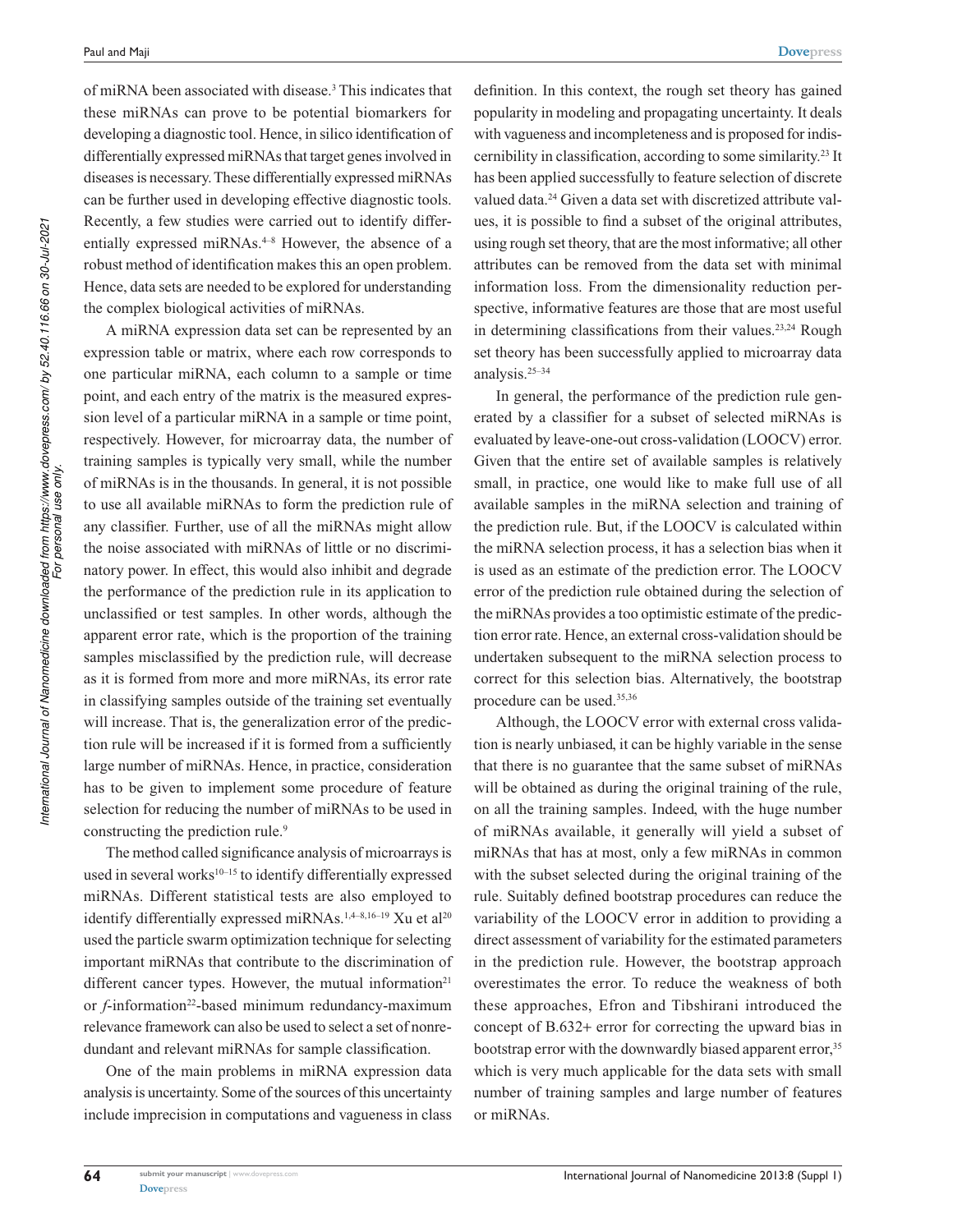In this regard, this paper presents a novel approach for in silico identification of differentially expressed miRNAs from expression data sets. It integrates the merit of the rough set–based feature-selection algorithm using a maximum relevance maximum significance criterion (RSMRMS)<sup>29</sup> and the concept of the so-called B.632+ error rate.<sup>35</sup> The RSMRMS algorithm selects a subset of miRNAs from a data set by maximizing both relevance and significance of the selected miRNAs. It employs rough set theory to compute both the relevance and significance of the miRNAs. Hence, the only information required in the feature selection method is in the form of equivalence partitions for each miRNA, which can be automatically derived from the given microarray data set. This avoids the need for domain experts to provide information on the data involved and ties in with the advantage of rough sets in that it requires no information other than the data set itself. On the other hand, the B.632+ error rate minimizes the variability and bias of the derived results. The support vector machine is used to compute the B.632+ error rate as well as several other types of error rates, as it maximizes the margin between data samples in different classes. The effectiveness of the proposed approach, along with a comparison with other related approaches, is demonstrated on a set of miRNA expression data sets.

The paper is organized as follows: The next section reports a brief description of several miRNA data sets used in the current study, along with the proposed methodology, which covers an overview of the rough sets, the rough set–based miRNA selection algorithm, fuzzy discretization method, the concept of the B.632+ error rate, and the support vector machine. Implementation details, experimental results, discussion, and a comparison among different algorithms are presented in the following section. Finally, concluding remarks are given.

## **Material and method** Data sets used

In the current research work, three publicly available miRNA expression data sets are used to establish the effectiveness of the proposed approach. Three miRNA expression data sets with accession numbers GSE17681, GSE17846, and GSE29352 were downloaded from Gene Expression Omnibus (http://www.ncbi.nlm.nih.gov/geo/). The first data set was generated to detect specific patterns of miRNAs in peripheral blood samples of lung cancer patients. As controls, blood of donors without known affection were tested. The number of miRNAs, samples, and classes in this data set are 866, 36, and two, respectively. The second data set represents the analysis

of miRNA profiling in the peripheral blood samples of multiple sclerosis and in the blood of normal donors. It contains 864 miRNAs, 41 samples, and two classes. In the third data set, miRNA expression profiles in pancreatic cystic tumors with low malignant potential (serous microcystic adenomas) and high malignant potential (mucinous cystadenoma and intraductal papillary mucinous neoplasm [IPMN]) have been generated. These expression profiles are further compared in pancreatic ductal adenocarcinoma and carcinoma-ex-IPMN. The data set contains 43 samples, 885 miRNAs, and three classes.

#### Proposed method

The rough set–based proposed in silico approach is illustrated in Figure 1. It mainly consists of a rough set–based feature selection method (ie, RSMRMS), a support vector machine (SVM), and several types of error analysis parts, namely, apparent error (*AE*), bootstrap error (*B1*), no-information error (*γ*), and B.632+ error. This section presents each of these topics in detail, along with the basic notions of rough sets.

#### Rough sets

The theory of rough sets begins with the notion of an approximation space, which is a pair  $\langle \mathbb{U}, \mathbb{A} \rangle$ , where  $\mathbb{U} = \{x_1, \ldots, x_i, \ldots, x_n\}$  is a nonempty set, the universe of discourse, and  $A$  is a family of attributes, also called knowledge in the universe*. V is* the value domain of A and *f* is an information function  $f: \mathbb{U} \times \mathbb{A} \to V$ . An approximation space is also called an information system.<sup>23</sup> Any subset  $\mathbb P$  of knowledge  $A$  defines an equivalence, also called indiscernibility, relation  $IND(\mathbb{P})$  on  $\mathbb U$ 

$$
IND(\mathbb{P}) = \{ (x_i, x_j) \in \mathbb{U} \times \mathbb{U} | \forall_a \in \mathbb{P} f (x_i, a) = f (x_j, a) \}.
$$

If  $(x_i, x_j) \in IND(\mathbb{P})$ , then  $x_i$  and  $x_j$  are indiscernible by attributes from  $\mathbb P$ . The partition of  $\mathbb U$  generated by  $IND(\mathbb P)$ is denoted as

$$
U/ND(\mathbb{P}) = \{ [x_i]_{\mathbb{P}} : x_i \in U \},\tag{1}
$$

where  $[x_i]_p$  is the equivalence class containing  $x_i$ . The elements in  $[x_i]_p$  are indiscernible or equivalent with respect to knowledge  $P$ . Equivalence classes, also termed as information granules, are used to characterize arbitrary subsets of  $U$ . The equivalence classes of  $IND(\mathbb{P})$  and the empty set  $\phi$  are the elementary sets in the approximation space  $\langle \mathbb{U}, \mathbb{A} \rangle$ .

Given an arbitrary set  $X \subseteq \mathbb{U}$ , in general, it may not be possible to describe *X* precisely in  $\leq \mathbb{U}$ ,  $\mathbb{A}$  >. One may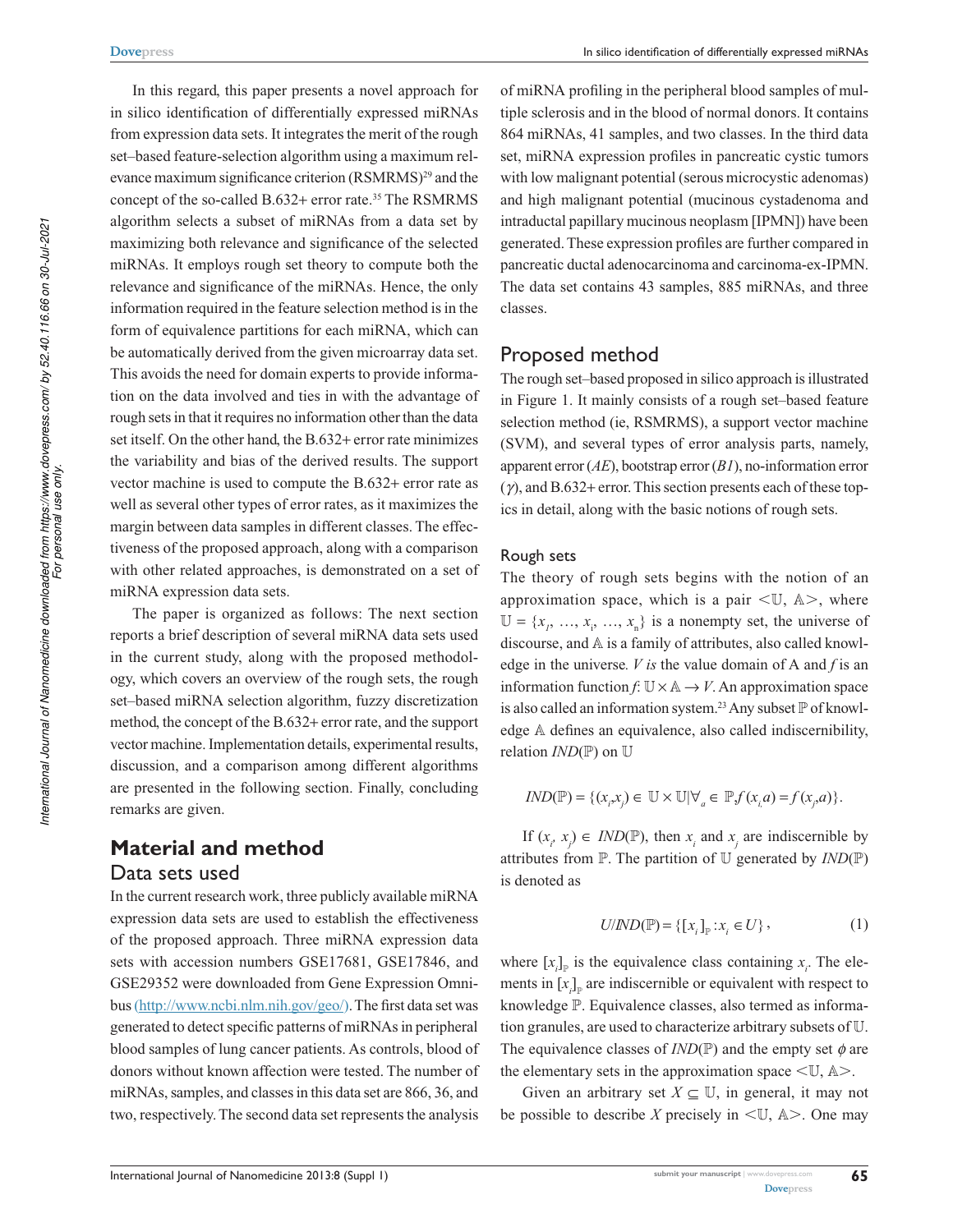

**Figure 1** Schematic flow diagram of the proposed in silico approach for identification of differentially expressed miRNAs. **Abbreviations:** miRNA, microRNA; RSMRMS, rough set–based maximum relevance maximum significance criterion; SVM, support vector machine; *AE*, apparent error; *γ* error, no-information error.

characterize *X* by a pair of lower and upper approximations, defined as follows:<sup>23</sup>

$$
\underline{\mathbb{P}}(X) = \bigcup \{ [x_i]_{\mathbb{P}} | [x_i]_{\mathbb{P}} \subseteq X \} \text{ and}
$$
  

$$
\overline{\mathbb{P}}(X) = \bigcup \{ [x_i]_{\mathbb{P}} | [x_i]_{\mathbb{P}} \cap X \neq \emptyset \}.
$$
 (2)

Hence, the lower approximation  $\underline{\mathbb{P}}(X)$  is the union of all the elementary sets which are subsets of *X*, and the upper  $\overline{\mathbb{P}}(X)$  approximation is the union of all the elementary sets which have a nonempty intersection with *X*. The tuple  $\leq \mathbb{P}(X)$ ,  $\overline{\mathbb{P}}(X)$  is the representation of an ordinary set *X* in the approximation space  $\langle \mathbb{U}, \mathbb{A} \rangle$  or simply called the rough set of *X*. The lower (respectively, upper) approximation  $\underline{\mathbb{P}}(X)$  (respectively,  $\overline{\mathbb{P}}(X)$ ) is interpreted as the collection of those elements of  $U$  that definitely (respectively, possibly) belong to *X*. The lower approximation is also called a positive region sometimes, denoted as *POS* (*X*). A set *X* is said to be definable or exact in  $\leq \mathbb{U}$ ,  $\mathbb{A}$  > if  $\underline{\mathbb{P}}(X) = \overline{\mathbb{P}}(X)$ . Otherwise *X* is indefinable and termed as a rough set.

Definition 1: An information system  $\langle \mathbb{U}, \mathbb{A} \rangle$  is called a decision table if the attribute set  $\mathbb{A} = \mathbb{C} \cup \mathbb{D}$ , where  $\mathbb{C}$  is the condition attribute set and  $\mathbb D$  is the decision attribute set. The dependency between  $\mathbb C$  and  $\mathbb D$  can be defined as<sup>23</sup>

$$
\gamma_{\mathbb{C}}\left(\mathbb{D}\right) = \frac{|POS_{\mathbb{C}}\left(\mathbb{D}\right)|}{|\mathbb{U}|},\tag{3}
$$

where  $POS_{\mathcal{C}}(\mathbb{D}) = \bigcup \mathcal{Q}X_i, X_i$  is the *i*th equivalence class induced by  $\mathbb D$  and  $|\cdot|$  denotes the cardinality of a set.

Definition 2: Given  $\mathbb{C}$ ,  $\mathbb{D}$  and an attribute  $A \in \mathbb{C}$ , the significance of the attribute  $A$  is defined as<sup>23</sup>

$$
\sigma_{\mathcal{C}}(\mathbb{D}, \mathcal{A}) = \gamma_{\mathbb{C}}(\mathbb{D}) - \gamma_{\mathbb{C} - \{\mathcal{A}\}}(\mathbb{D}).
$$
 (4)

The change in dependency that arises when an attribute is removed from the set of condition attributes is a measure of the significance of the attribute. The higher the change in dependency, the more significant the attribute is. If the significance is 0, then the attribute is dispensable.

#### RSMRMS algorithm

In real data analysis such as microarray data, the data set may contain a number of insignificant features. The presence of such irrelevant and insignificant features may lead to a reduction in the useful information. Ideally, the selected features should have high relevance to the classes and high significance in the feature set. The features with high relevance are expected to be able to predict the classes of the samples. However, if insignificant features are present in the subset, they may reduce the prediction capability and may contain similar biological information. A feature set with high relevance and high significance enhances the predictive capability. Accordingly, a measure is required that can enhance the effectiveness of the feature set. In this work, the rough set theory is used to select the relevant and significant miRNAs from high-dimensional microarray data sets.

Let  $\mathbb{C} = {\{\mathcal{A}_1, ..., \mathcal{A}_i, ..., \mathcal{A}_j, ..., \mathcal{A}_m\}}$  be the set of *m* miR-NAs of a given microarray data set and  $\mathbb S$  is the set of selected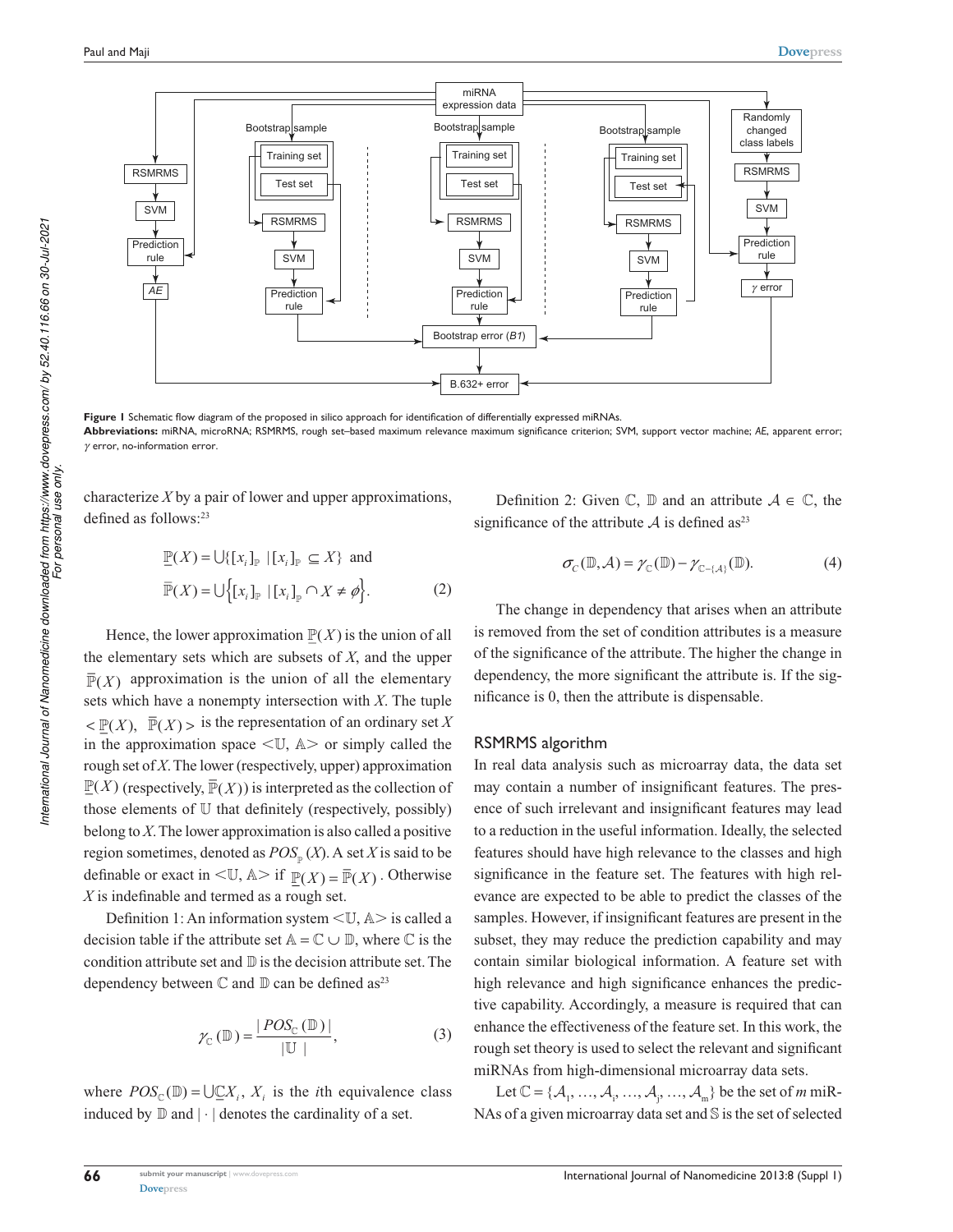miRNAs. Define  $\gamma_{\scriptscriptstyle{\mathcal{A}} i}(\mathbb{D})$  as the relevance of the miRNA  $\mathcal{A}_{\scriptscriptstyle{\mathsf{i}}}$ with respect to the class labels  $\mathbb{D}$ , while  $\sigma_{(A_i, A_j)}(\mathbb{D}, A_j)$  is the significance of the miRNA  $\mathcal{A}_j$  with respect to the set  $\{\mathcal{A}_i, \mathcal{A}_j\}$ . The total relevance of all selected miRNAs is as follows:

$$
\mathcal{J}_{relev} = \sum_{\mathcal{A}_i \in \mathcal{S}} \gamma_{\mathcal{A}_i}(\mathbb{D}), \tag{5}
$$

while the total significance among the selected miRNAs is

$$
\mathcal{J}_{signf} = \sum_{\mathcal{A}_i \neq \mathcal{A}_j \in \mathbb{S}} \sigma_{\{\mathcal{A}_i, \mathcal{A}_j\}}(\mathbb{D}, \mathcal{A}_j), \tag{6}
$$

Therefore, the problem of selecting a set  $S$  of relevant and significant miRNAs from the whole set *ℂ* of *m* miRNAs is equivalent to maximize both  $\mathcal{J}_{relev}$  and  $\mathcal{J}_{\text{stomb}}$ , that is, to maximize the objective function  $J$ , where

$$
\mathcal{J} = \mathcal{J}_{relev} + \beta \mathcal{J}_{signf},\tag{7}
$$

i.e, 
$$
\mathcal{J} = \sum_{\mathcal{A}_i \in \mathbb{S}} \gamma_{\mathcal{A}_i}(\mathbb{D}) + \beta \sum_{\mathcal{A}_i \neq \mathcal{A}_j \in \mathbb{S}} \sigma_{\{\mathcal{A}_i, \mathcal{A}_j\}}(\mathbb{D}, \mathcal{A}_j),
$$
 (8)

where  $\beta$  is a weight parameter. To solve the above problem, a greedy algorithm is used.<sup>29</sup> The relevance and significance of individual miRNA are calculated based on the theory of rough sets, using Equations 3 and 4, respectively. The weight parameter  $\beta$  in the RSMRMS algorithm regulates the relative importance of the significance of the candidate miRNA with respect to the already-selected miRNAs and the relevance with the output class. If  $\beta$  is zero, only the relevance with the output class is considered for each miRNA selection. If  $\beta$  increases, this measure is incremented by a quantity proportional to the total significance, with respect to the already-selected miRNAs. The presence of a *β* value larger than zero is crucial in order to obtain good results. If the significance between miRNAs is not taken into account, selecting the miRNAs with the highest relevance with respect to the output class may tend to produce a set of redundant miRNAs that may leave out useful complementary information.

#### Fuzzy discretization

In miRNA expression data, the class labels of samples are represented by discrete symbols, while the expression values of miRNAs are continuous. Hence, to measure both relevance and significance of miRNAs using rough set theory, the continuous expression values of a miRNA have to be divided into several discrete partitions to generate equivalence classes.

In this regard, a fuzzy set–based discretization method is used to generate the equivalence classes required to compute both the relevance and significance of the miRNAs. The family of normal fuzzy sets produced by a fuzzy partitioning of the universe of discourse can play the role of fuzzy equivalence classes. Given a finite set  $\mathbb{U}, \mathbb{C}$  is a fuzzy condition attribute set in  $U$ , which generates a fuzzy equivalence partition on  $U$ . If  $c$  denotes the number of fuzzy equivalence classes generated by the fuzzy equivalence relation and *n* is the number of objects in  $U$ , then *c*-partitions of  $U$  are sets of (*cn*) values  $\{\mu_{ij}^{\mathbb{C}}\}$  that can be conveniently arrayed as a (*c* × *n*) matrix  $\mathbb{M}_{\mathbb{C}} = \left[ \mu_{ij}^{\mathbb{C}} \right]$ , which is denoted by

$$
\mathbb{M}_{\mathbb{C}} = \begin{pmatrix} \mu_{11}^{\mathbb{C}} & \cdots & \mu_{1n}^{\mathbb{C}} \\ \cdots & \cdots & \cdots \\ \mu_{c1}^{\mathbb{C}} & \cdots & \mu_{cn}^{\mathbb{C}} \end{pmatrix},
$$
(9)

where  $\mu_{ij}^{\mathbb{C}} \in [0, 1]$  represents the membership of object  $x_j$  in the *i*th fuzzy equivalence partition or class  $F_i^{27,37}$ 

Each row of the matrix  $\mathbb{M}_{\mathbb{C}}$  is a fuzzy equivalence partition or class. In the rough set–based feature selection method, the  $\pi$  function in one dimensional form is used to assign membership values to different fuzzy equivalence classes for the input miRNAs. A fuzzy set with membership function  $\pi(x; \bar{c}, \sigma)$  represents a set of points clustered around *c*, where

$$
\pi(x;\overline{c},\sigma) = \begin{cases} 2\left(1 - \frac{\|x - \overline{c}\|}{\sigma}\right)^2 & \text{for } \frac{\sigma}{2} \le \|x - \overline{c}\| \le \sigma \\ 1 - 2\left(\frac{\|x - \overline{c}\|}{\sigma}\right)^2 & \text{for } 0 \le \|x - \overline{c}\| \le \frac{\sigma}{2} \\ 0 & \text{otherwise} \end{cases}
$$
(10)

where  $\sigma > 0$  is the radius of the  $\pi$  function with *c* as the central point and || ⋅ || denotes the Euclidean norm. When the pattern *x* lies at the central point *c* of a class, then  $||x - c|| = 0$  and its membership value is maximum, that is,  $\pi(\bar{c}; \bar{c}, \sigma) = 1$ . The membership value of a point decreases as its distance from the central point *c* (ie,  $||x - c||$ ) increases. When  $||x - c|| = (\sigma/2)$ , the membership value of  $x$  is 0.5, and this is called a crossover point.<sup>38</sup> The  $(c \times n)$  matrix  $\mathbb{M}_{\mathcal{A}}$ , corresponding to the *i*th miRNA  $A_i$ , can be calculated from the *c*-fuzzy equivalence classes of the objects  $x = \{x_1, \ldots, x_j, \ldots, x_n\}$ , where

$$
\mu_{k_j}^{A_i} = \frac{\pi(x_j; \overline{c_k}, \sigma_k)}{\sum_{l=1}^{c} \pi(x_j; \overline{c_l}, \sigma_l)}.
$$
(11)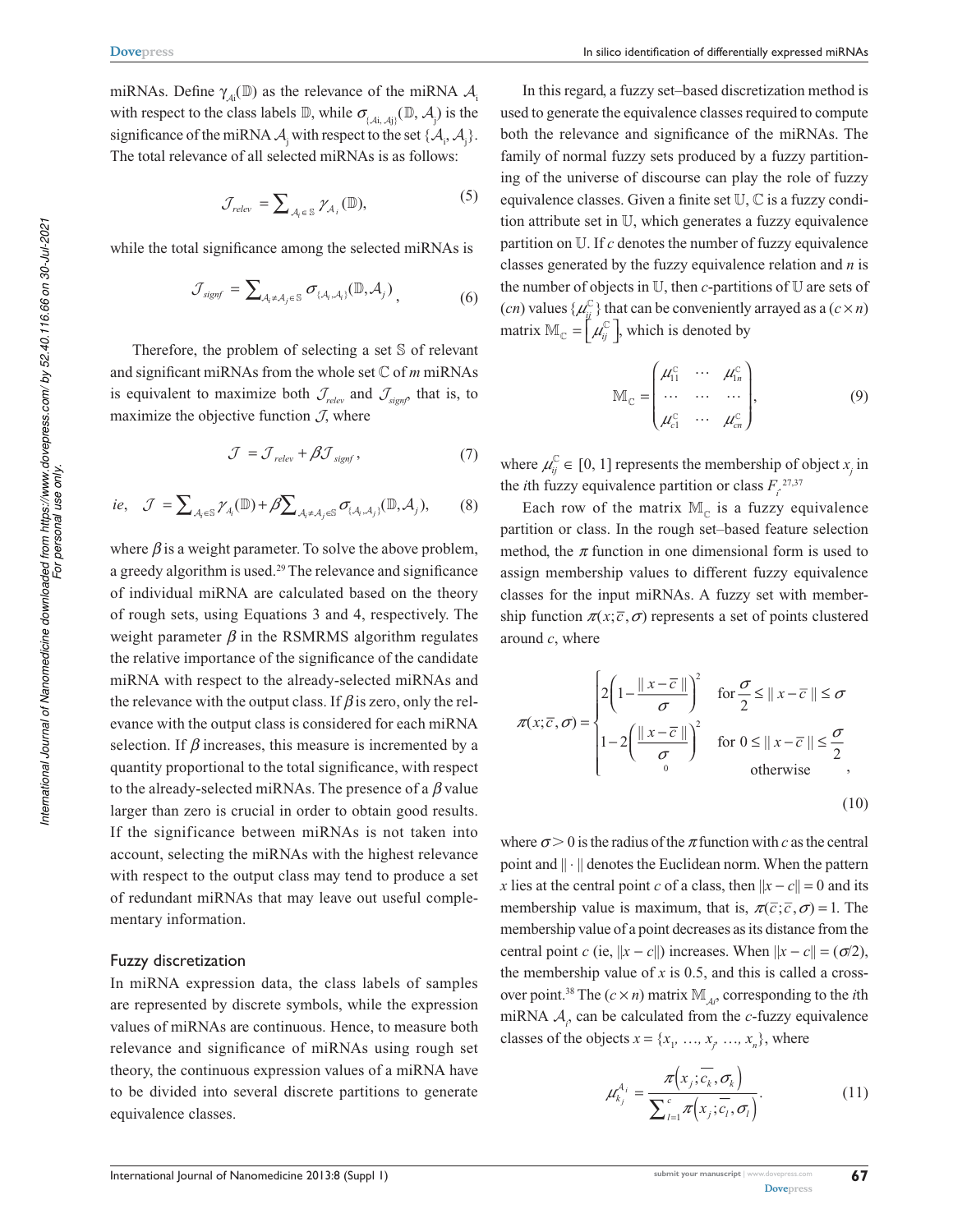In effect, each position  $\mu_{k_j}^{\mathcal{A}_i}$  of the matrix  $\mathbb{M}_{\mathcal{A}_i}$  must satisfy the following conditions:

$$
\mu_{k_j}^{A_i} \in [0,1]; \sum_{k=1}^{c} \mu_{k_j}^{A_i} = 1, \forall j
$$
 and for any value of k, if

$$
s = \arg \max_j \left\{ \mu_{k_j}^{A_i} \right\}, \text{ then } \max_j \left\{ \mu_{k_j}^{A_i} \right\} = \max_l \left\{ \mu_{k}^{A_i} \right\} > 0.
$$

After the generation of the matrix  $\mathbb{M}_{\mathcal{A}i}$  corresponding to the miRNA  $A_i$ , the object  $x_j$  is assigned to one of the *c* equivalence classes, based on the maximum value of memberships of the object in different equivalence classes that follows next:

$$
x_j \in F_{\wp}
$$
; where  $\wp = \arg \max_{k} \left\{ \mu_{k_j}^{A_i} \right\}.$ 

Each input real valued miRNA in quantitative form can be assigned to different fuzzy equivalence classes in terms of membership values, using the *π* fuzzy set with appropriate *c* and *σ*. The centers and radii of the *π* functions along each miRNA axis are determined automatically from the distribution of the training patterns. In the proposed RSMRMS algorithm, three fuzzy equivalence classes  $(c = 3)$ , namely, low, medium, and high are considered. These three equivalence classes correspond to underexpression, baseline, and overexpression of continuous valued miRNAs, respectively. Corresponding to the three fuzzy sets, low, medium, and high, the following relations hold:

$$
\overline{c}_1 = \overline{c}_{low}(\mathcal{A}_i); \overline{c}_2 = \overline{c}_{medium}(\mathcal{A}_i); \overline{c}_3 = \overline{c}_{high}(\mathcal{A}_i);
$$
  

$$
\sigma_1 = \sigma_{low}(\mathcal{A}_i); \sigma_2 = \sigma_{medium}(\mathcal{A}_i); \sigma_3 = \sigma_{high}(\mathcal{A}_i).
$$

The parameters  $\bar{c}$  and  $\sigma$  of each  $\pi$  fuzzy set are computed according to the following procedure.<sup>39</sup> Let  $m_i$  be the mean of the objects  $x = \{x_1, \ldots, x_j, \ldots, x_n\}$  along the *i*th miRNA  $A_i$ . Then  $\overline{m}_{i_l}$  and  $m_{i_k}$  are defined as the mean along the *i*th miRNA of the objects having coordinate values in the range  $[(A_{i_{min}},$  $m_i$ ) and  $(m_i, A_{imax})$ ], respectively, where  $A_{imax}$  and  $A_{imin}$  denote the upper and lower bounds of the dynamic range of miRNA  $A<sub>i</sub>$  for the training set. For the three fuzzy sets, low, medium, and high, the centers and corresponding radii are computed as follows:

$$
\overline{c}_{low}(\mathcal{A}_i) = \overline{m}_{i_l}; \ \overline{c}_{medium}(\mathcal{A}_i) = \overline{m}_i; \ \overline{c}_{high}(\mathcal{A}_i) = \overline{m}_{i_k}
$$
\n
$$
\sigma_{low}(\mathcal{A}_i) = 2(\overline{c}_{medium}(\mathcal{A}_i) - \overline{c}_{low}(\mathcal{A}_i));
$$
\n
$$
\sigma_{high}(\mathcal{A}_i) = 2(\overline{c}_{high}(\mathcal{A}_i) - \overline{c}_{medium}(\mathcal{A}_i));
$$
\n
$$
\sigma_{medium}(\mathcal{A}_i) = \eta \times \frac{A}{B},
$$

where 
$$
A = \left\{ \sigma_{low}(A_i) \Big( A_{i_{\max}} - c_{medium}(A_i) \Big) + \sigma_{high}(A_i) \Big( c_{medium}(A_i) - A_{i_{\min}} \Big) \right\}; B = \left\{ A_{i_{\max}} - A_{i_{\min}} \right\},\
$$

where  $\eta$  is a multiplicative parameter controlling the extent of the overlapping. The distribution of the patterns or objects along each miRNA axis is taken into account while computing the corresponding centers and radii of the fuzzy sets. Also, the amount of overlap between the three fuzzy sets can be different along the different axes, depending on the distribution of the objects or patterns.

#### B.632+ error rate

In order to minimize the variability and bias of derived result, the so-called B.632+ bootstrap approach<sup>35</sup> is used, which is defined as follows:

$$
B.632+ = (1 - \omega)AE + \omega BL, \tag{12}
$$

where *AE* denotes the proportion of the original training samples misclassified, termed as apparent error rate, and *B1* is the bootstrap error, defined as follows:

$$
B1 = \frac{1}{n} \sum_{j=1}^{n} \left( \frac{\sum_{k=1}^{M} I_{jk} Q_{jk}}{\sum_{k=1}^{M} I_{jk}} \right)
$$
(13)

where *n* is the number of original samples and *M* is the number of bootstrap samples. If the sample  $x_j$  is not contained in the *k*th bootstrap sample, then  $I_{jk} = 1$ , otherwise 0. Similarly, if  $x_j$  is misclassified,  $Q_{jk} = 1$ , otherwise 0. The weight parameter ω is given by

$$
\omega = \frac{0.632}{1 - 0.368r};\tag{14}
$$

where 
$$
r = \frac{B1 - AE}{\gamma - AE}
$$
; (15)

and 
$$
\gamma = \sum_{i=1}^{k} p_i (1 - q_i);
$$
 (16)

where  $K$  is the number of classes,  $p_i$  is the proportion of the samples from the *i*th class, and  $q_i$  is the proportion of them assigned to the *i*th class. Also, *γ* is termed as the no-information error rate that would apply if the distribution of the class-membership label of the sample  $x_j$  did not depend on its feature vector.

#### SVM

In the current study, the  $SVM<sup>40</sup>$  is used to compute the B.632+ error rate. The SVM is a margin classifier that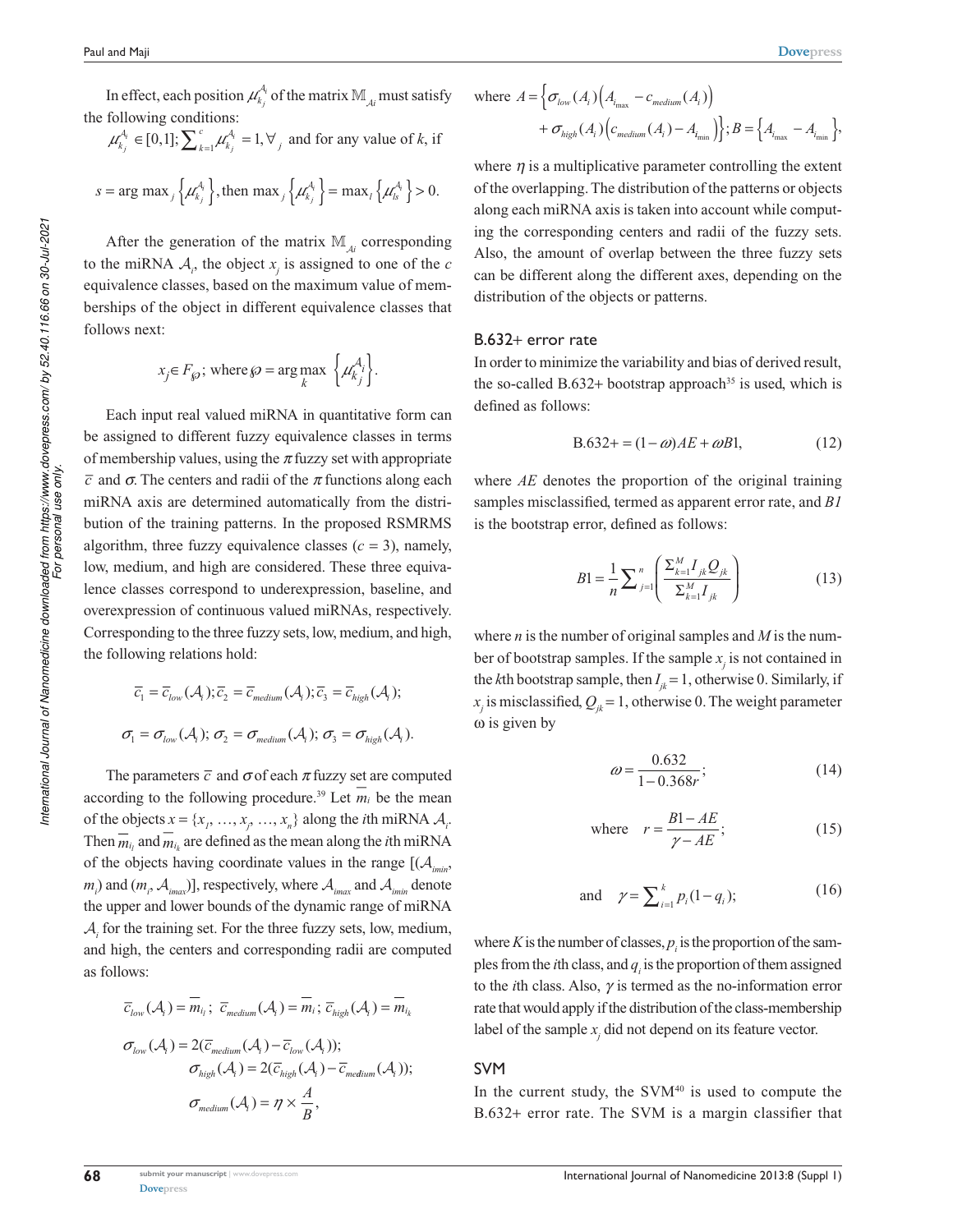

**Figure 2** Variation of B.632+ error rate of the SVM with respect to multiplicative parameter *η* and weight parameter *β*. **Abbreviation:** SVM, support vector machine.

draws an optimal hyperplane in the feature vector space; this defines a boundary that maximizes the margin between data samples in different classes, therefore leading to good generalization properties. A key factor in the SVM is to use kernels to construct a nonlinear decision boundary. In the present work, linear kernels are used. The source code of the SVM is downloaded from http://www.csie.ntu.edu. tw/~cjlin/libsvm/.

## **Experimental results and discussions**

In this section, the performance of the RSMRMS algorithm is compared with that of the mutual information based minimum redundancy-maximum relevance (mRMR) algorithm,<sup>21</sup> on three miRNA microarray data sets. The fuzzy set–based discretization method is also compared with several other discretization methods.<sup>22,24</sup> The margin classifier SVM<sup>40</sup> is used to evaluate the performance of different algorithms. To compute the different types of error rates obtained using the SVM, the bootstrap approach is performed on each miRNA expression data set. For each training set, a set of differential miRNAs is first generated, and then the SVM is trained with the selected miRNAs. After the training, the information of miRNAs, those selected for the training set, is used to generate a test set, and then the class label of the test sample is predicted using the SVM. For each data set, the 50  $(d = 50)$ top-ranked miRNAs are selected for the analysis.

## Optimum values of parameters

The rough set–based miRNA selection algorithm uses the weight parameter  $\beta$  to control the relative importance of significance of a miRNA with respect to its relevance. On the other hand, the multiplicative parameter  $\eta$  controls the degree of overlapping between the three fuzzy sets that are used to generate fuzzy equivalence classes. Hence, the performance of the proposed approach very much depends on both the parameters *β* and *η*.

The value of  $\beta$  is varied from 0.0 to 1.0, while the parameter *η* varies from 0.5 to 2.0. Extensive experimental results were obtained for all values of *β* and *η* on the three miRNA expression data sets. Figure 2 presents the variation of the B.632+ error rate obtained using the RSMRMS algorithm for different values of *β* and *η* on the three miRNA data sets. From the results reported in Figure 2, it is seen that as the value of *β* increases, the B.632+ error of the SVM decreases. On the other hand, the error rate increases for very high or very low values of *η*. Table 1 presents the optimum values of  $\beta$  and  $\eta$  for which the minimal B.632+ error rate of the SVM is achieved. From the results reported in Table 1, it is seen that the proposed algorithm with  $\beta \neq 0.0$  provides a better result than that of  $\beta$  = 0.0, in all three cases, which justifies the importance of both the relevance and significance criteria. The corresponding values of *η* indicate that very large or very small amounts of overlapping among the three equivalence classes of input miRNAs are found to be undesirable for  $\beta$  > 0.0.

## Importance of B.632+ error rate

This section establishes the importance of using the B.632+ error rate over other types of errors, such as *AE*, *γ*, and *B1*. Different types of errors on each miRNA expression data set are calculated using the SVM for the proposed method. Figure 3 represents the various types of errors obtained by the proposed algorithm on the three miRNA expression data sets. From Figure 3, it is seen that different types of errors decrease as the number of selected miRNAs increases. For all

**Table 1** Optimum values of two parameters for three miRNA data

| Parameter/data set              | GSE17681 | GSE17846 | GSE29352 |  |  |
|---------------------------------|----------|----------|----------|--|--|
| Weight parameter $\beta$        | 1.0      | 0.5      | LO.      |  |  |
| Multiplicative parameter $\eta$ | 1.7      | 1.0      | 1.7      |  |  |

**Abbreviation:** miRNA, microRNA.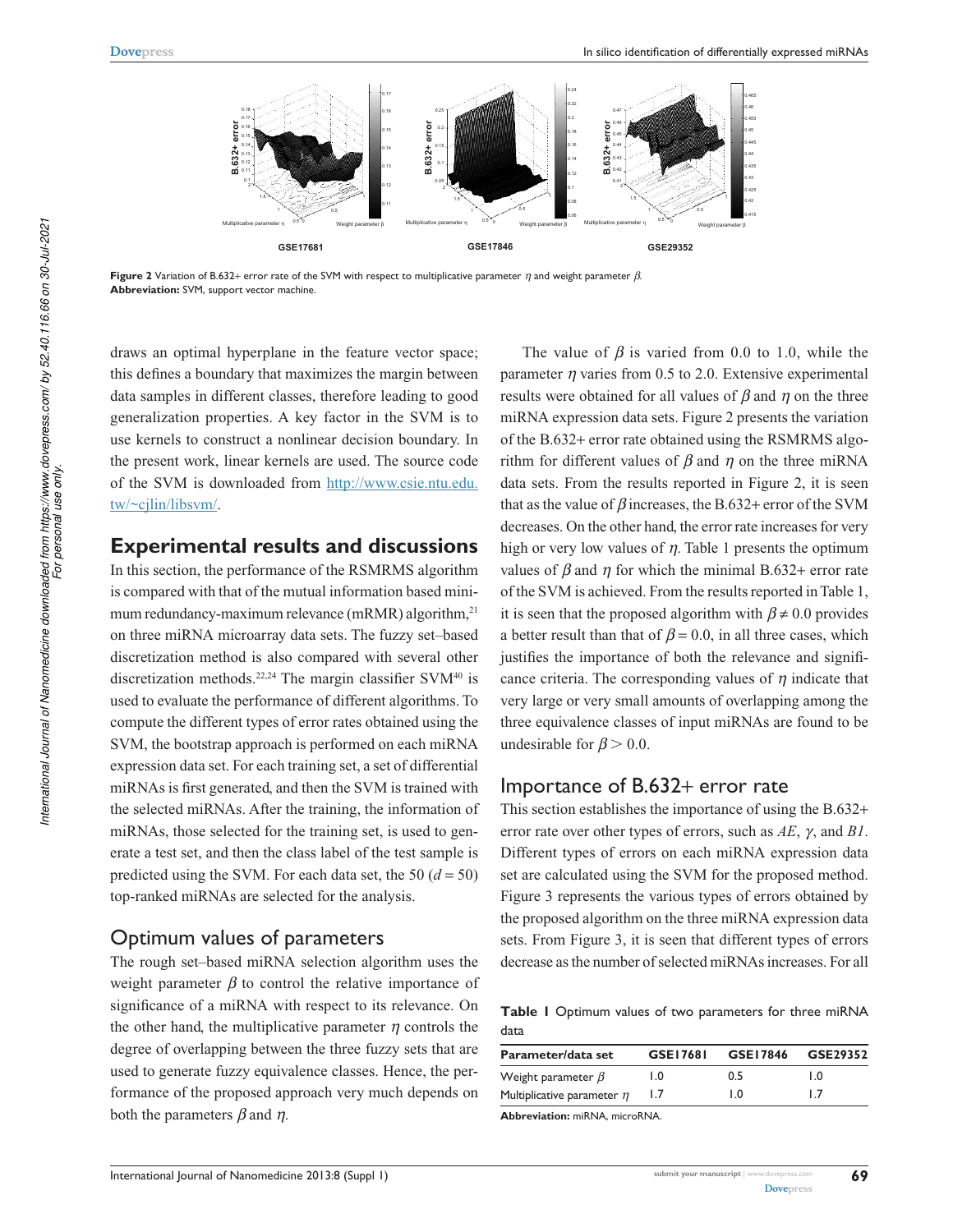

**Figure 3** Error rate of the SVM obtained using the RSMRMS algorithm averaged over 50 random splits. **Abbreviations:** SVM, support vector machine; RSMRMS, rough set–based maximum relevance maximum significance; miRNA, microRNA; *AE*, apparent error; *B1*, bootstrap error; *γ*, no-information error; B.632+, B.632+ error.

three data sets, the *AE* consistently attains the lowest value, while *γ*has highest value. On the other hand, the *B1* has a smaller error rate than *γ*but is higher than the *AE*. Moreover, the B.632+ estimate has smaller error rate than the *B1* but higher than the *AE*.

Table 2 reports the minimum values of different errors along with the number of required miRNAs to attain these values. From all the results reported in this table, it can be seen that the B.632+ estimator corrects the upward bias of *B1* and downward bias of *AE*. Also, it puts more weight on *B1* in the situation where the amount of overfitting, as measured by (*B1* − *AE*), is relatively large. It thus is applicable in the present context where the prediction rule generated by the SVM is overfitted.

## Role of fuzzy discretization method

In the current study, the fuzzy set–based discretization method was used to generate equivalence classes or information granules, for computing the relevance and significance of miRNAs using the theory of rough sets.

| Table 2 Comparative analysis of different errors |
|--------------------------------------------------|
|--------------------------------------------------|

| Error/no of    | Microarray data sets |          |          |  |  |  |  |
|----------------|----------------------|----------|----------|--|--|--|--|
| miRNA          | GSE17681             | GSE17846 | GSE29352 |  |  |  |  |
| AE             | 0.000                | 0.000    | 0.000    |  |  |  |  |
| miRNA          | 8                    | 2        | 17       |  |  |  |  |
| BI error       | 0.142                | 0.093    | 0.429    |  |  |  |  |
| miRNA          | 24                   | 39       | 20       |  |  |  |  |
| $\gamma$ error | 0.423                | 0.441    | 0.455    |  |  |  |  |
| miRNA          | 4                    |          | 23       |  |  |  |  |
| $B.632+$ error | 0.103                | 0.064    | 0.413    |  |  |  |  |
| miRNA          | 24                   | 39       | 20       |  |  |  |  |

**Abbreviations:** *AE* error, apparent error; *B1* error, bootstrap error; *γ* error, noinformation error; B.632+, B.632+ error.

To establish the effectiveness of the fuzzy set–based discretization method over other discretization methods, extensive experimentation was done on three miRNA data sets. The methods compared were the mean and standard deviation–based method,<sup>22</sup> the supervised discretization method,<sup>24</sup> and the unsupervised discretization method.<sup>24</sup> Figure 4 reports the variation of several errors with respect to number of selected miRNAs, while Table 3 presents the minimum error values obtained using the different discretization methods. From all the results reported in Figure 4 and Table 3, it can be seen that the fuzzy set– based discretion method performed better than the other discretization methods, irrespective of the types of errors and miRNA data sets used.

#### Comparative performance analysis

This section compares the performance of the mRMR and RSMRMS algorithms with respect to the various types of errors. Figure 5 presents the different error rates obtained by the mRMR and RSMRMS algorithms on the three miRNA expression data sets. From the figure, it is seen that in most cases, the different types of error rates were consistently lower for the RSMRMS algorithm compared with the mRMR method.

Finally, Table 4 compares the performance of the rough set–based proposed method with the best performance of the mRMR method. The results are presented based on the error rate of the SVM classifier obtained on the three miRNA microarray data sets. From the results reported in Table 4, it is seen that although the best *AE* for each miRNA data set was same for both algorithms, the RSMRMS achieved this value with a lower number of selected miRNAs than that obtained by the mRMR method. Also, the RSMRMS attained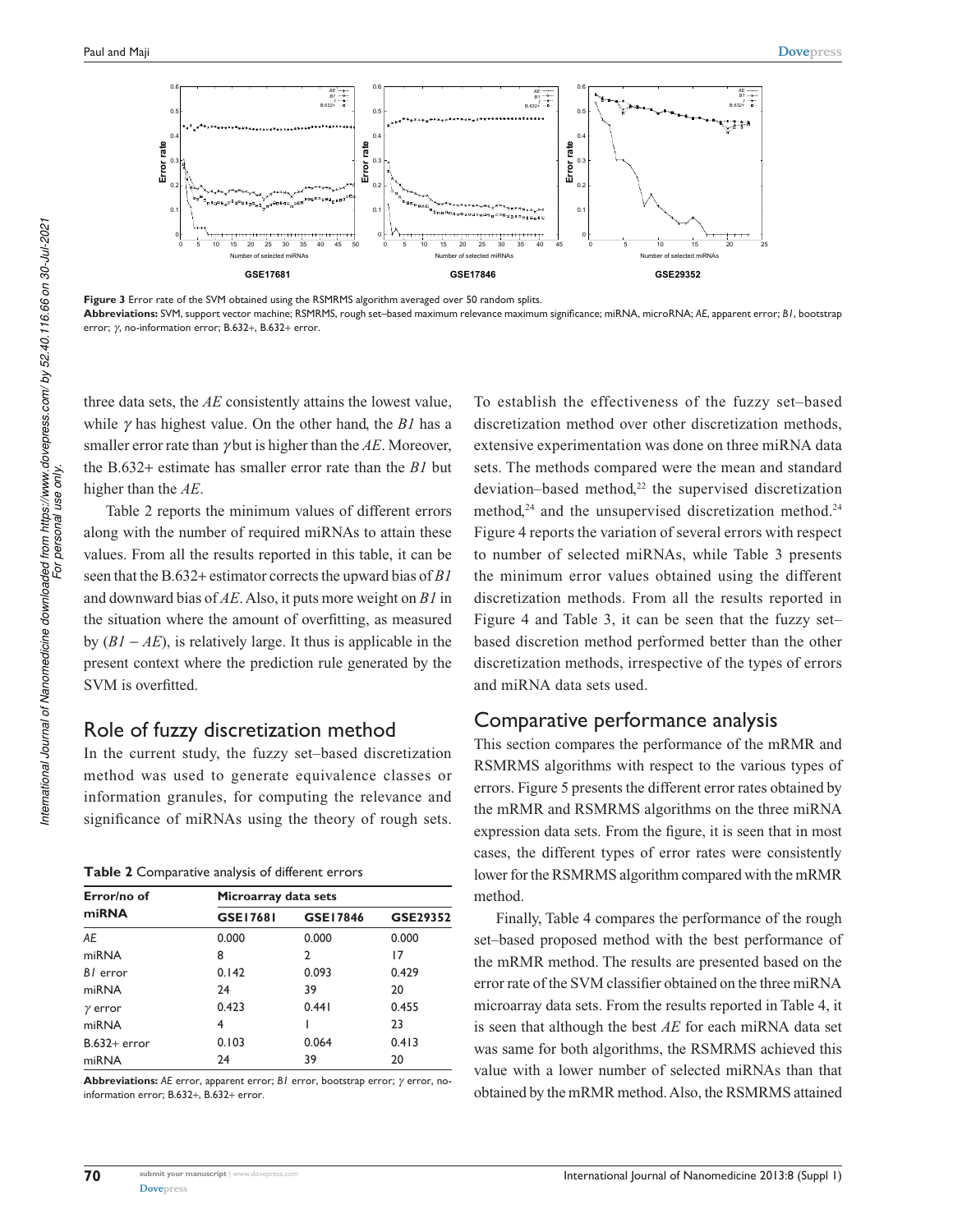

**Figure 4** Error rates of the SVM obtained using different discretization methods averaged over 50 random splits. **Abbreviations:** SVM, support vector machine; miRNA, microRNA; *AE*, apparent error; *B1*, bootstrap error; *γ*, no-information error; B.632+, B.632+ error.

| Microarray<br>data sets | <b>Discretization</b> | AE    |                | ΒI    |        | $\overline{v}$ |        | $B.632+$ |        |
|-------------------------|-----------------------|-------|----------------|-------|--------|----------------|--------|----------|--------|
|                         | methods               | Error | miRNAs         | Error | miRNAs | Error          | miRNAs | Error    | miRNAs |
| GSE17681                | Mean-stddev           | 0.000 | 9              | 0.153 | 21     | 0.424          | П      | 0.110    | 21     |
|                         | Supervised            | 0.139 | 20             | 0.351 | 17     | 0.423          | 3      | 0.319    | 17     |
|                         | Unsupervised          | 0.000 | 26             | 0.190 | 40     | 0.420          | 8      | 0.143    | 40     |
|                         | Fuzzy set based       | 0.000 | 8              | 0.142 | 24     | 0.423          | 4      | 0.103    | 24     |
| GSE17846                | Mean-stddev           | 0.000 | $\overline{2}$ | 0.098 | 41     | 0.462          | 17     | 0.067    | 41     |
|                         | Supervised            | 0.338 |                | 0.394 |        | 0.445          |        | 0.429    |        |
|                         | Unsupervised          | 0.000 | 15             | 0.129 | 43     | 0.450          | 4      | 0.091    | 43     |
|                         | Fuzzy set based       | 0.000 | 2              | 0.093 | 39     | 0.441          |        | 0.064    | 39     |
| GSE29352                | Mean-stddev           | 0.023 | 25             | 0.454 | 25     | 0.455          | 25     | 0.454    | 25     |
|                         | Supervised            | 0.000 | 23             | 0.454 | 22     | 0.454          | 22     | 0.454    | 22     |
|                         | Unsupervised          | 0.000 | 9              | 0.450 | 27     | 0.450          | 27     | 0.450    | 27     |
|                         | Fuzzy set based       | 0.000 | 17             | 0.429 | 20     | 0.455          | 23     | 0.413    | 20     |

**Abbreviations:** *AE* error, apparent error; *B1* error, bootstrap error; *γ* error, no-information error; B.632+, B.632+ error; miRNA, microRNA.

International Journal of Nanomedicine downloaded from https://www.dovepress.com/ by 52.40.116.66 on 30-Jul-2021<br>For personal use only *International Journal of Nanomedicine downloaded from https://www.dovepress.com/ by 52.40.116.66 on 30-Jul-2021 For personal use only.*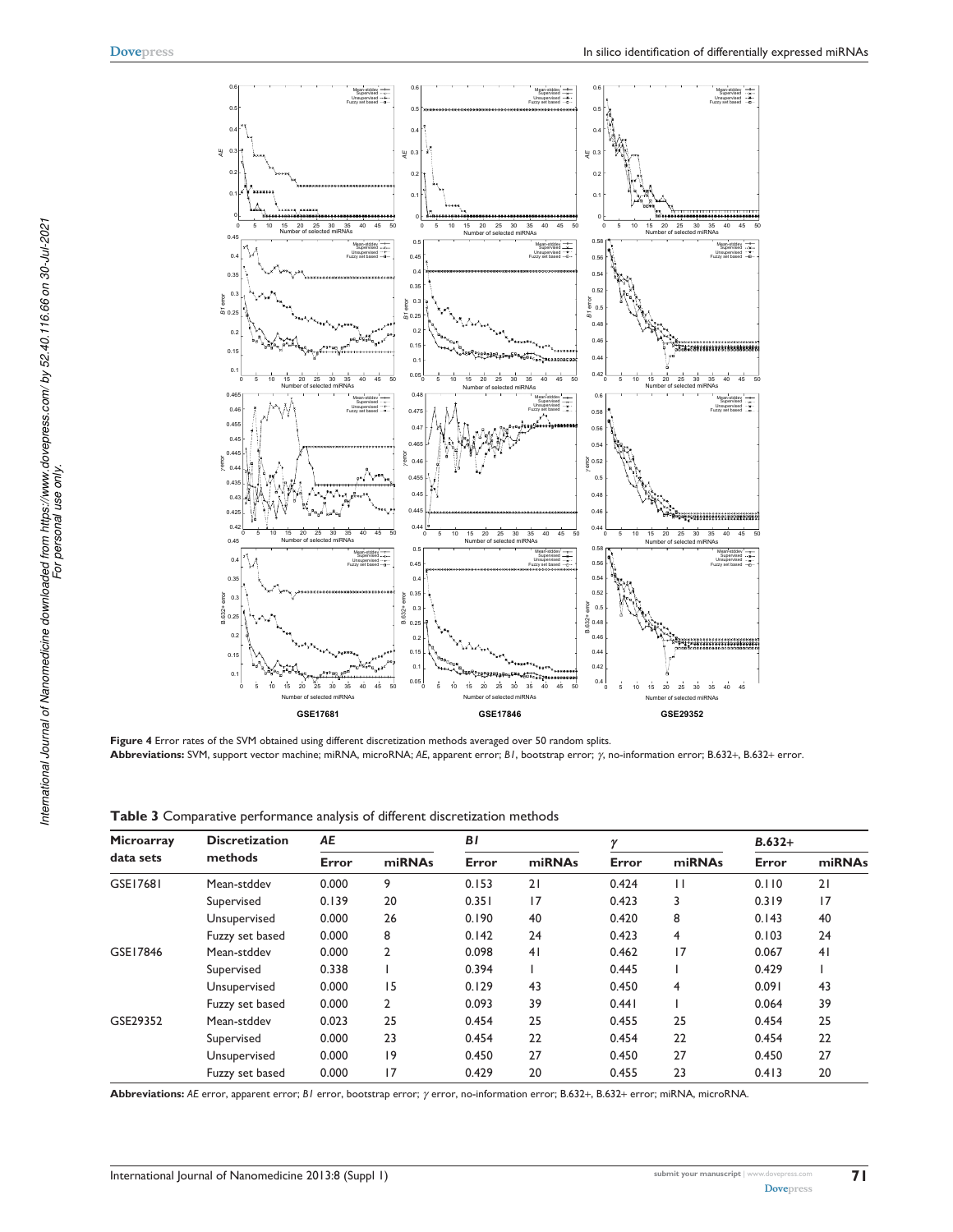

**Figure 5** Error rates of the SVM obtained using the mRMR and RSMRMS algorithms averaged over 50 random splits. **Abbreviations:** SVM, support vector machine; mRMR, mutual information–based minimum redundancy-maximum relevance; RSMRMS, rough set–based maximum relevance maximum significance; miRNA, microRNA; *AE*, apparent error; *B1*, bootstrap error; *γ*, no-information error; B.632+, B.632+ error.

the lowest B.632+ bootstrap error rate, as well as *B1* error rate, of the SVM classifier for all three miRNA data sets, with a lesser number of selected miRNAs.

The better performance of the RSMRMS algorithm was achieved due to the fact that it uses rough sets for computing both miRNA-class relevance and miRNA-miRNA significance to select differentially expressed miRNAs. The lower and upper approximations of rough sets can effectively deal with incompleteness, vagueness, and uncertainty of the data set.

|  |  |  | <b>Table 4</b> Comparative performance analysis of mRMR and RSMRMS algorithms |
|--|--|--|-------------------------------------------------------------------------------|
|--|--|--|-------------------------------------------------------------------------------|

| Microarray<br>data sets | Methods/<br>algorithms | АE    |                 | BI    |        |       |        | $B.632+$ |        |
|-------------------------|------------------------|-------|-----------------|-------|--------|-------|--------|----------|--------|
|                         |                        | Error | miRNAs          | Error | miRNAs | Error | miRNAs | Error    | miRNAs |
| GSE17681                | mRMR                   | 0.000 | $\overline{10}$ | 0.175 | 28     | 0.414 | 13     | 0.130    | 28     |
|                         | <b>RSMRMS</b>          | 0.000 | 8               | 0.142 | 24     | 0.423 | 4      | 0.103    | 24     |
| GSE17846                | m <sub>RMR</sub>       | 0.000 |                 | 0.101 | 48     | 0.441 |        | 0.069    | 49     |
|                         | <b>RSMRMS</b>          | 0.000 |                 | 0.093 | 39     | 0.458 |        | 0.064    | 39     |
| GSE29352                | m <sub>RMR</sub>       | 0.000 | 21              | 0.430 | 43     | 0.447 | 32     | 0.420    | 43     |
|                         | <b>RSMRMS</b>          | 0.000 | 17              | 0.429 | 20     | 0.455 | 23     | 0.413    | 20     |

**Abbreviations:** mRMR, mutual information–based minimum redundancy-maximum relevance; RSMRMS, rough set–based maximum relevance maximum significance; *AE*, apparent error, *B1*, bootstrap error; *γ*, no-information error; B.632+, B.632+ error; miRNA, microRNA.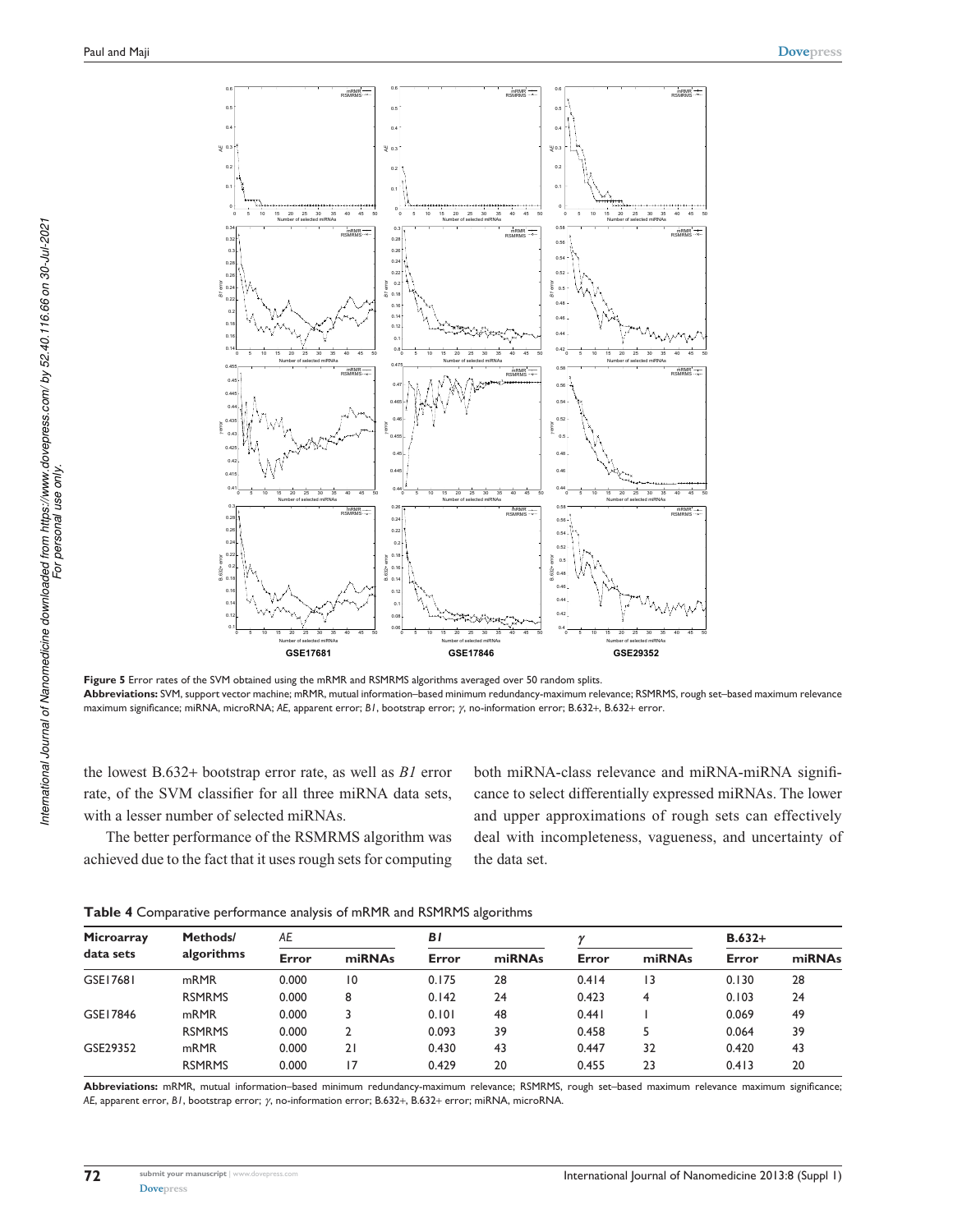# **Conclusion**

This paper presents a novel approach for in silico identification of differentially expressed miRNAs. It integrates judiciously the merits of rough sets, SVM, and the B.632+ error rate for selecting relevant and significant miRNAs, which can classify samples into different classes with minimum error rate. The results obtained on three miRNA data sets demonstrate that the proposed method can bring a remarkable improvement to the miRNA selection problem, and therefore, can be a promising alternative to existing models for the prediction of class labels of samples. All the results reported in this paper demonstrate the feasibility and effectiveness of the proposed method. The new method is capable of identifying effective miRNAs that may contribute to revealing the underlying etiology of a disease, providing a useful tool for exploratory analysis of miRNA data.

## **Acknowledgment**

This work is partially supported by the Indian National Science Academy, New Delhi (grant no SP/YSP/68/2012). The work was done when one of the authors, S Paul, was a Senior Research Fellow of the Council of Scientific and Industrial Research, Government of India. The authors would like to thank Dr Kuntal Ghosh of the Indian Statistical Institute, Kolkata, India for providing helpful comments and valuable criticisms on the original version of the manuscript.

# **Disclosure**

The authors report no conflicts of interest in this work.

## **References**

- 1. Lu J, Getz G, Miska EA, et al. MicroRNA expression profiles classify human cancers. *Nature*. 2005;435(7043):834–838.
- 2. Budhu A, Ji J, Wang XW. The clinical potential of microRNAs. *J Hematol Oncol*. 2010;3(37).
- 3. Lehmann U, Streichert T, Otto B, et al. Identification of differentially expressed microRNAs in human male breast cancer. *BMC Cancer*. 2010;l0:109.
- 4. Blenkiron C, Goldstein LD, Thorne NP, et al. MicroRNA expression profiling of human breast cancer identifies new markers of tumor subtype. *Genome Biol*. 2007;8(10):R214.
- 5. Chen Y, Stallings RL. Differential patterns of microRNA expression in neuroblastoma are correlated with prognosis, differentiation, and apoptosis. *Cancer Res*. 2007;67(3):976–983.
- 6. Guo J, Miao Y, Xiao B, et al. Differential expression of microRNA species in human gastric cancer versus non-tumorous tissues. *J Gastroenterol Hepatol*. 2009;24(4):652–657.
- 7. Schrauder MG, Strick R, Schulz-Wendtland R, et al. Circulating micro-RNAs as potential blood-based markers for early stage breast cancer detection. *PLoS One*. 2012;7(1):e29770.
- 8. Zhao H, Shen J, Medico L, Wang D, Ambrosone CB, Liu S. A pilot study of circulating miRNAs as potential biomarkers of early stage breast cancer. *PLoS One*. 2010;5(10):e13735.
- 9. Ambroise C, McLachlan GJ. Selection bias in gene extraction on the basis of microarray gene-expression data. *Proc Natl Acad Sci U S A*. 2002;99(10):6562–6566.
- 10. Iorio MV, Visone R, Di Leva G, et al. MicroRNA signatures in human ovarian cancer. *Cancer Res*. 2007;67(18):8699–8707.
- 11. Li S, Chen X, Zhang H, et al. Differential expression of microRNAs in mouse liver under aberrant energy metabolic status. *J Lipid Res*. 2009;50(9):1756–1765.
- 12. Nasser S, Ranade AR, Sridhart S, et al. Identifying miRNA and imaging features associated with metastasis of lung cancer to the brain. Proceedings of the IEEE International Conference on Bioinformatics and Biomedicine; November 1–4, 2009; Washington DC, USA. IEEE Conference Publications; 2009:246–251.
- 13. Ortega FJ, Moreno-Navarrete JM, Pardo G, et al. MiRNA expression profile of human subcutaneous adipose and during adipocyte differentiation. *PLoS One*. 2010;5(2):e9022.
- 14. Pereira PM, Marques JP, Soares AR, Carreto L, Santos MA. MicroRNA expression variability in human cervical tissues. *PLoS One*. 2010;5(7):e11780.
- 15. Raponi M, Dossey L, Jatkoe T, et al. MicroRNA classifiers for predicting prognosis of squamous cell lung cancer. *Cancer Res*. 2009;69(14):5776–5783.
- 16. Arora S, Ranade AR, Tran NL, et al. MicroRNA-328 is associated with (non-small) cell lung cancer (NSCLC) brain metastasis and mediates NSCLC migration. *Int J Cancer*. 2011;129(11):2621–2631.
- 17. Dixon-McIver A, East P, Mein CA, et al. Distinctive patterns of microRNA expression associated with karyotype in acute myeloid leukaemia. *PLoS One*. 2008;3(5):e2141.
- 18. Wang C, Yang S, Sun G, et al. Comparative miRNA expression profiles in individuals with latent and active tuberculosis. *PLoS One*. 2011;6(10): e25832.
- 19. Zhu M, Yi M, Kim CH, et al. Integrated miRNA and mRNA expression profiling of mouse mammary tumor models identifies miRNA signatures associated with mammary tumor lineage. *Genome Biol*. 2011;12(8):R77.
- 20. Xu R, Xu J, Wunsch DC 2nd. MicroRNA expression profile based cancer classification using Default ARTMAP. *Neural Netw*. 2009;22(5–6): 774–780.
- 21. Ding C, Peng H. Minimum redundancy feature selection from microarray gene expression data. *J Bioinform Comput Biol*. 2005;3(2):185–205.
- 22. Maji P. f-Information measures for efficient selection of discriminative genes from microarray data. *IEEE Trans Biomed Eng*. 2009;56(4): 1063–1069.
- 23. Pawlak Z. *Rough Sets: Theoretical Aspects of Reasoning About Data*. Dordrecht, The Netherlands: Kluwer; 1991.
- 24. Maji P, Pal SK. *Rough-Fuzzy Pattern Recognition: Applications in Bioinformatics and Medical Imaging*. Hoboken: Wiley-IEEE Computer Society Press; 2012.
- 25. Fang J, Grzymala-Busse JW. Mining of microRNA expression data a rough set approach. *Proceedings of the 1st International Conference on Rough Sets and Knowledge Technology*; July 24–26, 2006; Chongquing, China. Berlin: Springer-Verlag; 2006:758–765.
- 26. Maji P. Fuzzy-rough supervised attribute clustering algorithm and classification of microarray data. *IEEE Trans Syst Man Cybern B Cybern*. 2011;41(1):222–233.
- 27. Maji P, Pal SK. Fuzzy-rough sets for information measures and selection of relevant genes from microarray data. *IEEE Trans Syst Man Cybern B Cybern*. 2010;40(3):741–752.
- 28. Maji P, Paul S. Microarray time-series data clustering using roughfuzzy c-means algorithm. *Proceedings of the 5th IEEE International Conference on Bioinformatics and Biomedicine*; November 12–15, 2011; Atlanta, USA. IEEE Conference Publications; 2011:269–272.
- 29. Maji P, Paul S. Rough set based maximum relevance-maximum significance criterion and gene selection from microarray data. *Int J Approx Reason*. 2011;52(3):408–426.